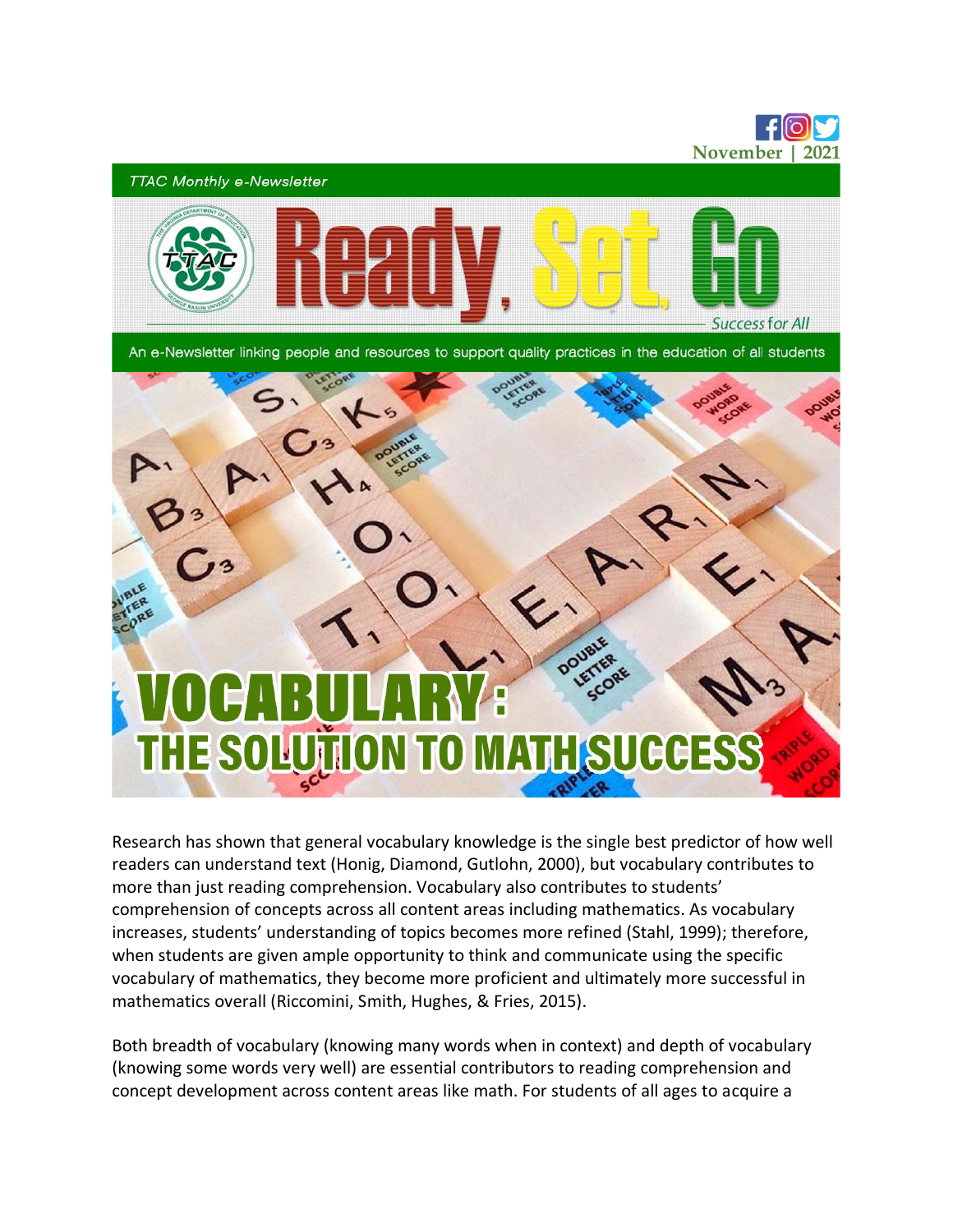broad vocabulary, they must listen to teachers, model academic language, be read aloud to, and read independently. This requires teachers to create a language rich environment in which students continually experience incidental word learning. For students to acquire in-depth knowledge of math-specific vocabulary, teachers must explicitly teach the target words and provide effective practice opportunities until students can accurately use these terms in their speaking and writing (Moats & Tolman, 2019).

Get **Ready** to learn what makes mathematical vocabulary particularly challenging for many learners and how understanding math language leads to understanding math concepts.

- Watch the following video to discover the best practices in mathematics instruction and the importance of correct mathematical language: [Teaching with Mathematical](https://youtu.be/nok68BjPxM4)  [Language ‖ Best Practice ‖ K](https://youtu.be/nok68BjPxM4)-12 Math Instruction ‖ Project STAIR
- Explore the [EVIDENCE-BASED SPECIALLY DESIGNED INSTRUCTION IN](https://www.doe.virginia.gov/special_ed/disabilities/learning_disability/swd-mathematics-resources.pdf) [MATHEMATICS](https://www.doe.virginia.gov/special_ed/disabilities/learning_disability/swd-mathematics-resources.pdf)  [RESOURCE GUIDE](https://www.doe.virginia.gov/special_ed/disabilities/learning_disability/swd-mathematics-resources.pdf) that provides an overview of evidence-based instructional strategies educators can utilize to support students with a mathematics disability or difficulty any grade. Section II (pgs. 12-17) addresses formal mathematical language.

## Get Set to implement effective vocabulary instruction with these tools.

- Visual support for vocabulary instruction can be essential for providing students with picture representations that anchor abstract words to concrete examples. (a) Displaying [vocabulary cards](https://www.graniteschools.org/mathvocabulary/vocabulary-cards/) can be a useful tool for students to reference during lessons and classwork. (b) Use word walls of mathematics vocabulary at [Virginia's Mathematics Vocabulary Word Wall Cards.](https://www.doe.virginia.gov/instruction/mathematics/resources/vocab_cards/index.shtml)
- Using the [FRAYER MODEL](https://www.pattan.net/Videos/Helping-Youth-Learn-Math-Vocabulary-The-Frayer-Mod) or the [word mapping strategy](https://www.readingrockets.org/strategies/word_maps) for teaching vocabulary can provide students with a structural format to understand more than just the definition of targeted vocabulary words. These strategies also include spaces for expanding word knowledge by drawing representations, providing synonyms and antonyms of the target word, and a space for using the word in a sentence.